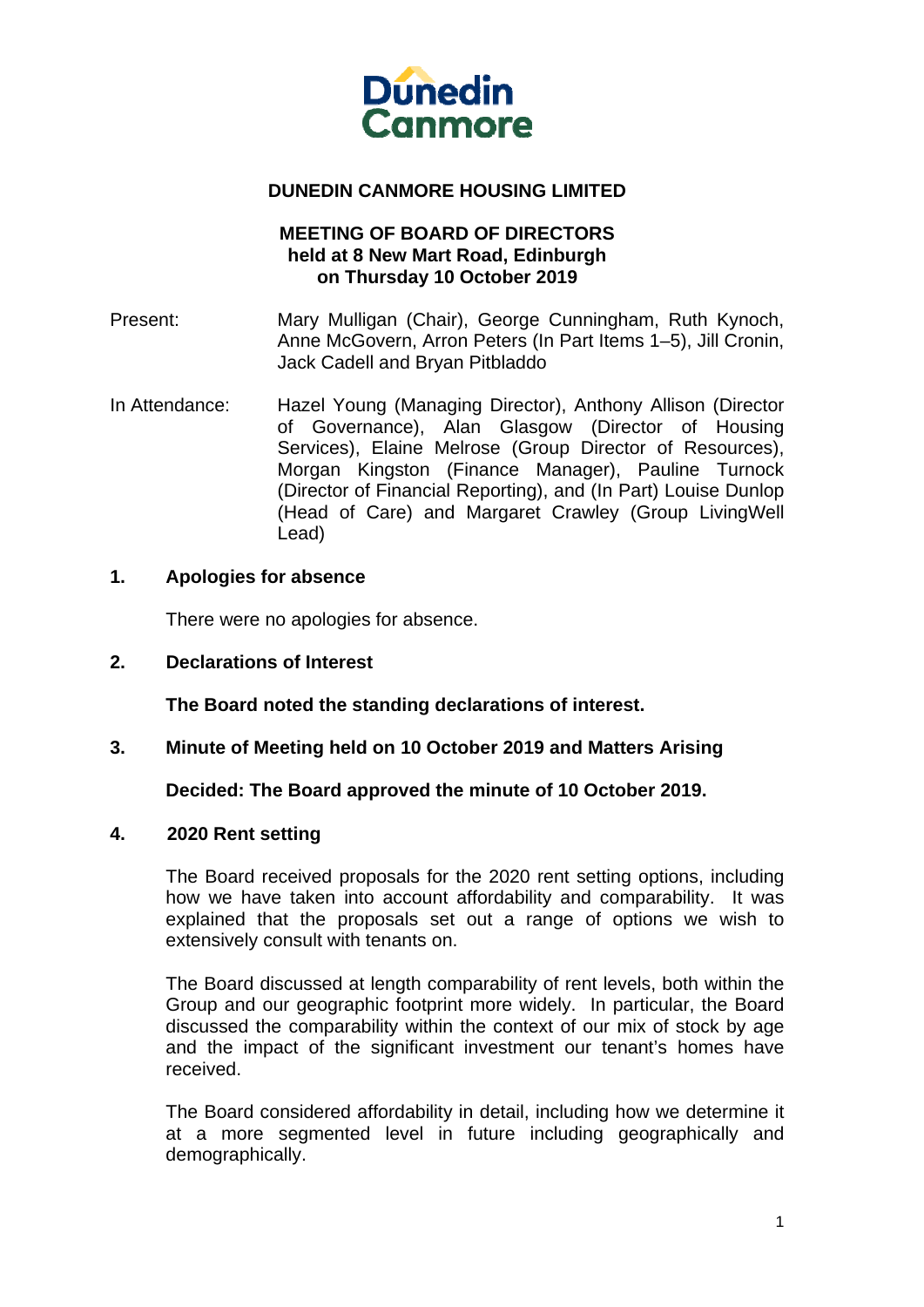The Board considered the proposals further and reiterated the need to continue to seek as many responses from tenants as possible.

### **Decided: The Board noted to agree to progress to consultation on a base level of rent and service charge increase for 2020/21 of 3.4%.**

### **5. LivingWell update (Presentation)**

The Board received a detailed presentation on: the LivingWell service model including the deployment of technology; the diversity of engagement opportunities within the model; the feedback from tenants already using the service within the wider Group; and the next stages in its evolution.

The Board welcomed the range of engagement opportunities available and the vital role this can play in supporting tenants who are socially isolated. It was confirmed that engagement activities are voluntary and tenants are not obliged to participate. The Board sought details on how we develop the range of engagement activities. It was confirmed that the activities were developed based on tenant feedback.

The Board discussed the development of the technology elements of the service and how this could be shared across the Group more widely.

### **Decided: The Board noted the content of the presentation.**

#### **6. Update on proposed Barony stock transfer**

The Board received an update on the proposed Barony stock transfer, including details of Barony's offer to tenants and how the proposals have taken account of the Board's previous feedback.

The Board considered the consultation offer, the implications for us and our own existing tenants and were clear there would be no detrimental impact on existing tenants.

## **Decided: The Board:**

- **1) Noted this update and approved the consultation proposals to be issued to Barony tenants; and**
- **2) Noted the key milestones detailed.**

# **7. Disposals of Properties at 26/13 Springwell Place, 71f2 and 71f4 Chalmers Buildings, Edinburgh**

The underlying rationale and options appraisal for the properties being recommended for disposal was set out to the Board, including the fit with our wider pre-1919 strategy.

The Board assessed the proposed disposals, including how we would ringfence the capital receipt for specific purposes.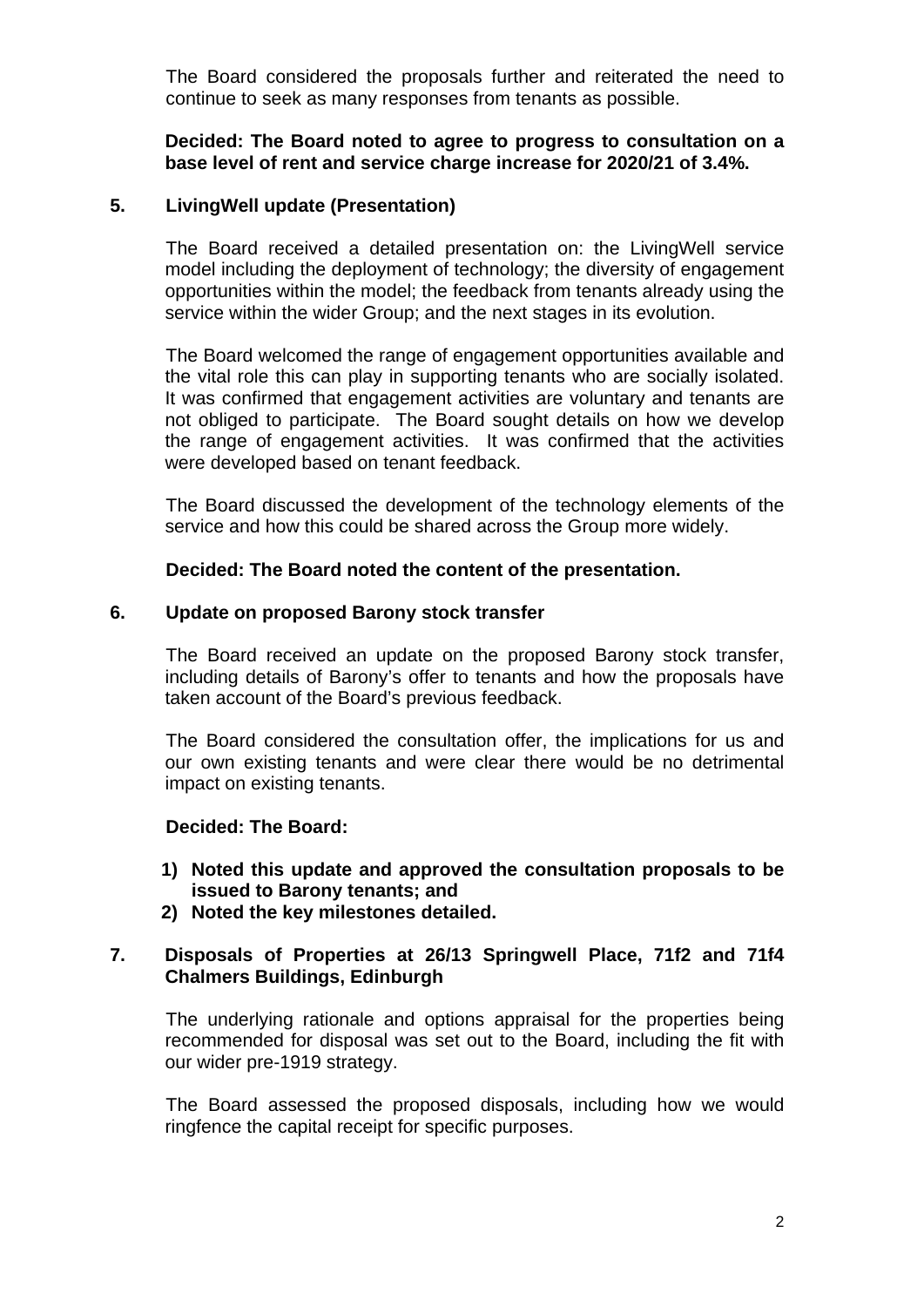**Decided: The Board:** 

- **1) Approved the disposal of; 26/13 Springwell Place, Edinburgh (Property A) 71f2 Chalmers Buildings, Edinburgh (Property B) 71f4 Chalmers Buildings, Edinburgh (property C);**
- **2) Agreed that any capital receipts that materialise from the properties at Springwell Place and Chalmers Building are used to reinvest on the capital investment programme to improve our tenement stock;**
- **3) Noted to delegate authority to the Chair and/or the Managing Director of Dunedin Canmore to agree the sale terms; and**
- **4) Noted to delegate authority to the Chair, Managing Director or Company Secretary to execute such dispositions or other deeds as may be required to effect the disposals.**

# **8. Disposals of Properties at 3F3 Straiton Place, Portobello and Flat 3 1 Caledonian Crescent, Edinburgh**

It was explained that the Board had agreed to the disposal of the types proposed as part of our disposal criteria, but reserved final approval at a specific financial threshold. It was confirmed the properties exceeded this threshold and the details of how they met the previously agreed criteria were set out.

The Board discussed the proposals, which it considered to be consistent with the existing disposal criteria.

# **Decided: The Board:**

- **1) Approved the disposal of 1 3F3 Straiton place, Portobello and Flat 3, 1 Caledonian Crescent, Dalry in accordance with the pre-1919 tenement strategy;**
- **2) Noted to delegate authority to the Chair to agree the final sale price of these properties;**
- **3) Noted to delegate authority to the Chair, Managing Director or Company Secretary to execute such dispositions or other documents as may be required to effect the disposals; and**
- **4) Approved the increase in the financial delegation to the Chair and/or the Managing Director of Dunedin Canmore for the disposal without Board approval of Pre 1919 properties from £175k to £200k.**

# **9. Annual Assurance Statement**

The Board received feedback on the self-assessment and evidence gathering process undertaken to develop the statement. It was confirmed the process and evidence was then subject to independent review by Internal Audit and the Group Audit Committee and Group Board.

The Board considered evidence and the statement which will be submitted on behalf of the Group.